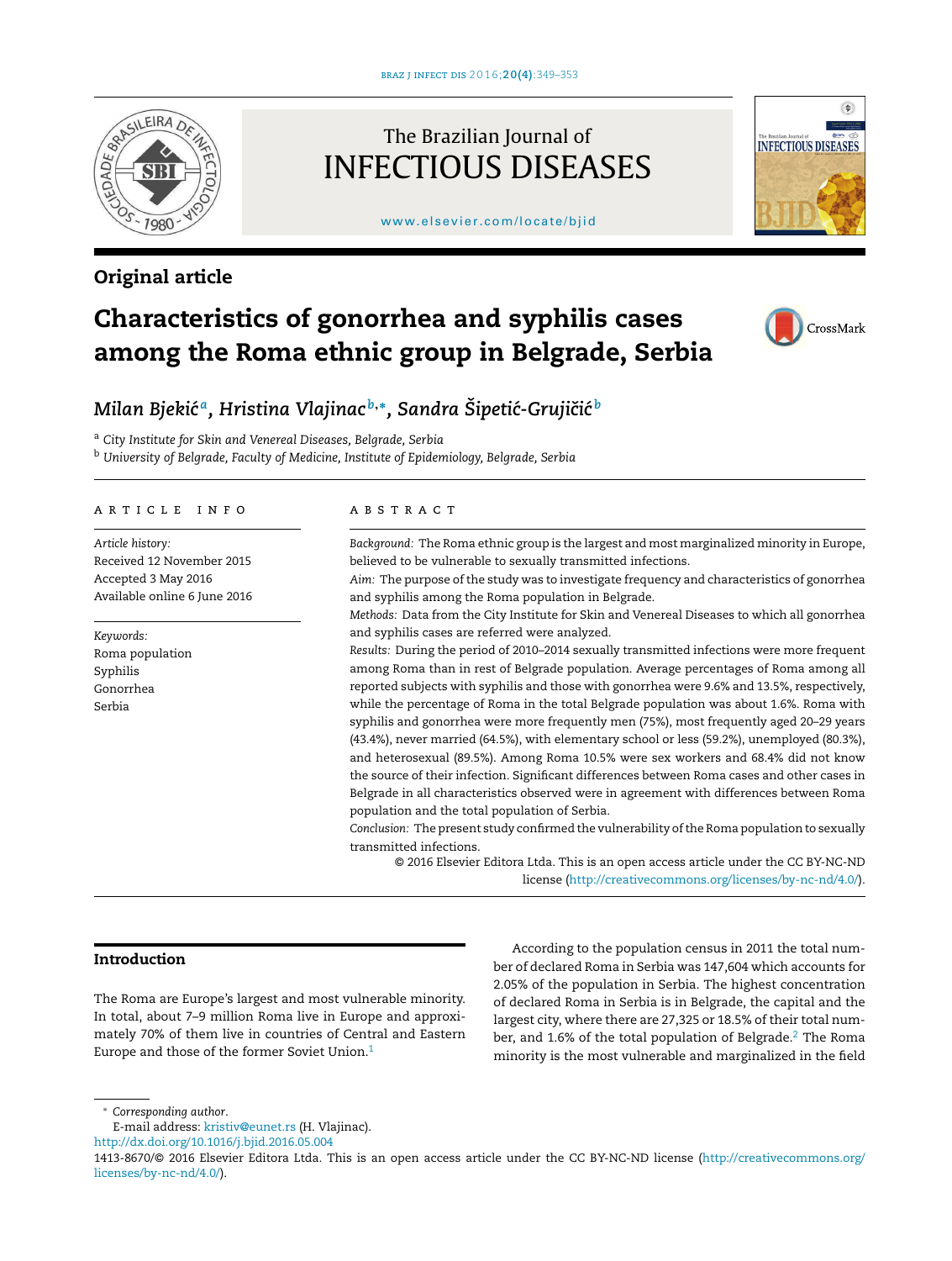of health because of extreme poverty, improper hygiene, bad nutrition, undignified living conditions, high unemployment rate and lack of education.<sup>[2,3](#page-4-0)</sup> Discrimination in accessing health care services have an additional negative impact on their health.

Roma may be at high risk for sexually transmitted infections (STIs) because of their risky sexual behavior. According to an investigation conducted among Roma youth (aged 15–24 years) in Serbia during the year 2010, risky sexual behaviors were highly prevalent, especially among male subjects. $^4$  $^4$  In Belgrade, out of male Roma youth, 36.2% had sexual debut before the age of 15 years, 53.9% had more than one sexual partner in the past year, 11.5% had engaged in commercial sex, and [4](#page-4-0).0% reported having anal sex with other men.<sup>4</sup>

STIs are a major global cause of acute illness, infertility, long-term disability and death with serious medical and psychological consequences among people. Gonorrhea and syphilis are common bacterial venereal diseases and their reporting is compulsory in Serbia. During the period 2010–2014 in Belgrade syphilis incidence increased 182.2% from 2.25 per 100,000 in 2010 to 4.4 per 100,000 in 2014, and gonorrhea incidence increased 226.2% from 2.56 per 100,000 in 2010 to 5.79 per 100,000 in 2014.<sup>[5](#page-4-0)</sup>

The purpose of this study was to present gonorrhea and syphilis cases among Roma who sought treatment at the City Institute for Skin and Venereal Diseases in Belgrade during the period of 2010–2014, and to describe their demographic characteristics. Reporting on gonorrhea and syphilis is compulsory in Serbia, and in Belgrade all reported cases were treated in the aforementioned Institute which is an exclusive treatment center. There is possibility that some patients are referred to private physicians, but these cases are usually not reported.

We also compared gonorrhea and syphilis cases in order to identify any distinct need for prevention, diagnosis, screening, or for other public health measures for these diseases of the Roma population.

### Methods

Patients with symptoms of sexually transmitted infections were referred to the City Institute for Skin and Venereal Diseases in Belgrade, by their primary care providers between January 2010 and December 2014. Their diagnoses (gonorrhea and early syphilis) at the initial visit were noted. All diagnoses were based on patient history and physical examination and were confirmed by laboratory analyses. Case definitions of gonorrhea and syphilis were in line with STD Surveillance case definitions, $6$  and updated definitions for gonorrhea and syphilis.<sup>[7](#page-4-0)</sup> For gonorrhea it was required isolation of Gramnegative intracellular diplococci by culture from a clinical specimen (a urethral smear obtained from a male or an endocervical smear obtained from a female). Requirements for syphilis were as follows: for primary syphilis (PS), ulcers and reactive treponemal (*Treponema pallidum* hemagglutination assay – TPHA) and nontreponemal (Venereal Disease Research Laboratory – VDRL) serologic tests; for secondary syphilis (SS), clinical manifestations of this stage with both reactive treponemal test and a nontreponemal titer  $\geq 4$ ; for early latent syphilis both reactive treponemal and nontreponemal tests

and any of the following criteria within the past 12 months: documented seroconversion or fourfold or greater increase in titer of nontreponemal test, documented seroconversion on a treponemal test, a history of symptoms consistent with a diagnosis of PS or SS, sexual exposure to a person with PS, SS or early latent syphilis, and sexual debut within the last 12 months.

The data on basic demographic characteristics of Roma patients (age, sex, marital status, education, working status) were retrospectively abstracted from their charts. Data about possible source of infection as well as sexual orientation, provided on the official form for notification of syphilis and gonorrhea, were also analyzed.

In the analysis of data, proportions were compared using  $\chi^2$  test and Fisher's exact test. All p-values were based on twotailed tests, and *p* < 0.05 was considered as significant.

The manuscript was reviewed and approved by the responsible authorities of City Institute for Skin and Venereal disease in Belgrade.

## Results

The frequency of syphilis and gonorrhea among Roma and other ethnic groups of Belgrade population taken together are presented in Table 1. During the period of 2010–2014 the Roma accounted for 3.4% to 17.1% (an average of 9.6%) out of all subjects registered with syphilis and for 11.7% to 18.8% (an average of 13.5%) out of all registered patients with gonorrhea. Considering that the percentage of Roma in the total Belgrade population was about 1.6%, both syphilis and gonorrhea were more frequent among Roma comparing with the rest of Belgrade population.

Roma with syphilis and gonorrhea were more frequently men (75%), the majority aged 20–29 years (43.4%), never married (64.5%), with elementary school or less (59.2%), unemployed (80.3%), and heterosexual (89.5%). Among them 10.5% were sex workers and 68.4% did not know the source of their

Table 1 – Number of syphilis and gonorrhea cases in Roma and all other ethnic groups of Belgrade population registered at City Institute for Skin and Venereal Diseases, Belgrade, 2010–2014.

| Year            | Roma<br>Number (%) | Other ethnic<br>groups<br>Number (%) | Total<br>Number |  |  |
|-----------------|--------------------|--------------------------------------|-----------------|--|--|
| Syphilis cases  |                    |                                      |                 |  |  |
| 2010            | 3(9.7)             | 28 (90.3)                            | 31              |  |  |
| 2011            | 1(3.4)             | 28 (96.6)                            | 29              |  |  |
| 2012            | 6(17.1)            | 29 (82.9)                            | 35              |  |  |
| 2013            | 3(10.3)            | 26 (89.7)                            | 29              |  |  |
| 2014            | 4(7.4)             | 50 (92.6)                            | 54              |  |  |
| Total           | 17(9.6)            | 161 (90.4)                           | 178             |  |  |
| Gonorrhea cases |                    |                                      |                 |  |  |
| 2010            | 5(12.5)            | 35 (87.5)                            | 40              |  |  |
| 2011            | 9(18.8)            | 39 (81.2)                            | 48              |  |  |
| 2012            | 14 (14.9)          | 89 (85.1)                            | 94              |  |  |
| 2013            | 16(11.7)           | 121 (88.3)                           | 137             |  |  |
| 2014            | 15 (12.6)          | 104 (87.4)                           | 119             |  |  |
| Total           | 59 (13.5)          | 379 (86.5)                           | 438             |  |  |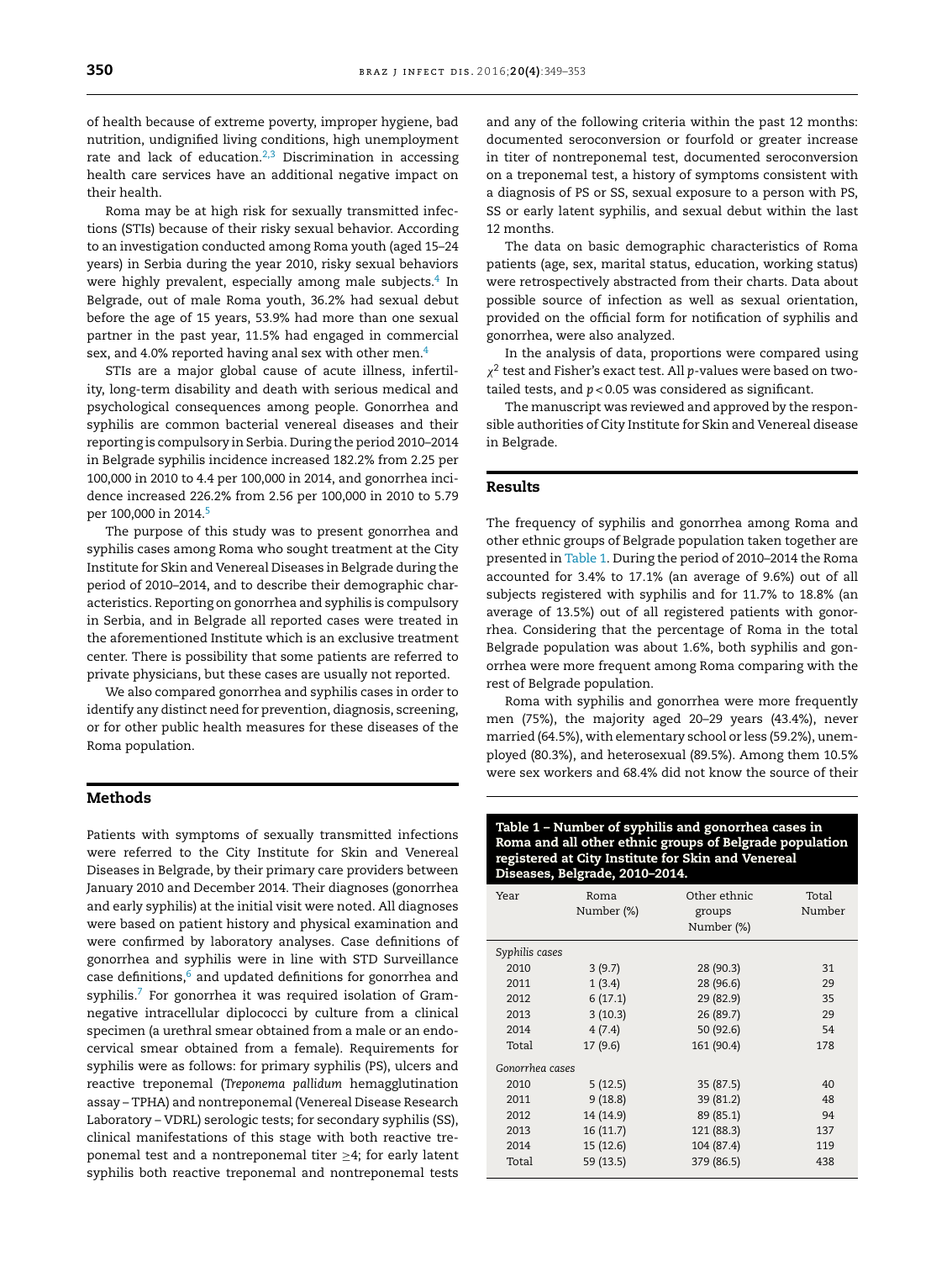### Table 2 – Characteristics of syphilis and gonorrhea cases in Roma and all other ethnic groups of Belgrade population registered at City Institute for Skin and Venereal Diseases, Belgrade, 2010–2014.

| Other ethnic<br>Roma<br>groups<br>0.030<br>Sex<br>Male<br>57 (75.0)<br>458 (84.8)<br>Female<br>19 (25.0)<br>82 (15.2)<br>< 0.001<br>Age, years<br>$\leq$ 15<br>5(6.6)<br>1(0.2)<br>14 (18.4)<br>16(3.0)<br>$16 - 19$<br>33 (43.4)<br>168 (31.1)<br>$20 - 29$<br>14 (18.4)<br>249 (46.1)<br>$30 - 39$<br>10 (13.2)<br>60 (11.1)<br>$40 - 49$<br>$50 - 59$<br>(0.0)<br>29(5.4)<br>$60+$<br>0(0.0)<br>17(3.1)<br>< 0.001<br>Marital status<br>Never married<br>49 (64.5)<br>444 (82.2)<br>Married<br>27(35.5)<br>81 (15.0)<br>Divorced<br>0(0.0)<br>15(2.8)<br>Education<br>< 0.001<br>$\leq$ Elementary<br>45 (59.2)<br>44 (8.1)<br>31 (40.8)<br>432 (80.0)<br>Secondary<br>High<br>64 (11.8)<br>(0.0)<br>< 0.001<br>Working status<br>Employed<br>15 (19.7)<br>279 (51.7)<br>Unemployed<br>61(80.3)<br>149 (27.6)<br>Pupil/student<br>(0.0)<br>94 (17.4)<br>Retired<br>0(0.0)<br>18 (3.3)<br>Sexual orientation<br>< 0.001<br>Heterosexual<br>68 (89.5)<br>344 (63.7)<br>196 (36.3)<br>Homosexual<br>8(10.5)<br>< 0.001<br>Being sexworker<br>Yesb<br>8(10.5)<br>1(0.2)<br>No<br>68 (89.5)<br>539 (99.8)<br>Source of infection<br>< 0.001<br>Known<br>24 (21.6)<br>314 (58.1)<br>Unknown<br>52 (68.4)<br>226 (41.9) | Characteristics | Syphilis and gonorrhea<br>cases, number (%) |  | p value <sup>a</sup> |
|---------------------------------------------------------------------------------------------------------------------------------------------------------------------------------------------------------------------------------------------------------------------------------------------------------------------------------------------------------------------------------------------------------------------------------------------------------------------------------------------------------------------------------------------------------------------------------------------------------------------------------------------------------------------------------------------------------------------------------------------------------------------------------------------------------------------------------------------------------------------------------------------------------------------------------------------------------------------------------------------------------------------------------------------------------------------------------------------------------------------------------------------------------------------------------------------------------------------|-----------------|---------------------------------------------|--|----------------------|
|                                                                                                                                                                                                                                                                                                                                                                                                                                                                                                                                                                                                                                                                                                                                                                                                                                                                                                                                                                                                                                                                                                                                                                                                                     |                 |                                             |  |                      |
|                                                                                                                                                                                                                                                                                                                                                                                                                                                                                                                                                                                                                                                                                                                                                                                                                                                                                                                                                                                                                                                                                                                                                                                                                     |                 |                                             |  |                      |
|                                                                                                                                                                                                                                                                                                                                                                                                                                                                                                                                                                                                                                                                                                                                                                                                                                                                                                                                                                                                                                                                                                                                                                                                                     |                 |                                             |  |                      |
|                                                                                                                                                                                                                                                                                                                                                                                                                                                                                                                                                                                                                                                                                                                                                                                                                                                                                                                                                                                                                                                                                                                                                                                                                     |                 |                                             |  |                      |
|                                                                                                                                                                                                                                                                                                                                                                                                                                                                                                                                                                                                                                                                                                                                                                                                                                                                                                                                                                                                                                                                                                                                                                                                                     |                 |                                             |  |                      |
|                                                                                                                                                                                                                                                                                                                                                                                                                                                                                                                                                                                                                                                                                                                                                                                                                                                                                                                                                                                                                                                                                                                                                                                                                     |                 |                                             |  |                      |
|                                                                                                                                                                                                                                                                                                                                                                                                                                                                                                                                                                                                                                                                                                                                                                                                                                                                                                                                                                                                                                                                                                                                                                                                                     |                 |                                             |  |                      |
|                                                                                                                                                                                                                                                                                                                                                                                                                                                                                                                                                                                                                                                                                                                                                                                                                                                                                                                                                                                                                                                                                                                                                                                                                     |                 |                                             |  |                      |
|                                                                                                                                                                                                                                                                                                                                                                                                                                                                                                                                                                                                                                                                                                                                                                                                                                                                                                                                                                                                                                                                                                                                                                                                                     |                 |                                             |  |                      |
|                                                                                                                                                                                                                                                                                                                                                                                                                                                                                                                                                                                                                                                                                                                                                                                                                                                                                                                                                                                                                                                                                                                                                                                                                     |                 |                                             |  |                      |
|                                                                                                                                                                                                                                                                                                                                                                                                                                                                                                                                                                                                                                                                                                                                                                                                                                                                                                                                                                                                                                                                                                                                                                                                                     |                 |                                             |  |                      |
|                                                                                                                                                                                                                                                                                                                                                                                                                                                                                                                                                                                                                                                                                                                                                                                                                                                                                                                                                                                                                                                                                                                                                                                                                     |                 |                                             |  |                      |
|                                                                                                                                                                                                                                                                                                                                                                                                                                                                                                                                                                                                                                                                                                                                                                                                                                                                                                                                                                                                                                                                                                                                                                                                                     |                 |                                             |  |                      |
|                                                                                                                                                                                                                                                                                                                                                                                                                                                                                                                                                                                                                                                                                                                                                                                                                                                                                                                                                                                                                                                                                                                                                                                                                     |                 |                                             |  |                      |
|                                                                                                                                                                                                                                                                                                                                                                                                                                                                                                                                                                                                                                                                                                                                                                                                                                                                                                                                                                                                                                                                                                                                                                                                                     |                 |                                             |  |                      |
|                                                                                                                                                                                                                                                                                                                                                                                                                                                                                                                                                                                                                                                                                                                                                                                                                                                                                                                                                                                                                                                                                                                                                                                                                     |                 |                                             |  |                      |
|                                                                                                                                                                                                                                                                                                                                                                                                                                                                                                                                                                                                                                                                                                                                                                                                                                                                                                                                                                                                                                                                                                                                                                                                                     |                 |                                             |  |                      |
|                                                                                                                                                                                                                                                                                                                                                                                                                                                                                                                                                                                                                                                                                                                                                                                                                                                                                                                                                                                                                                                                                                                                                                                                                     |                 |                                             |  |                      |
|                                                                                                                                                                                                                                                                                                                                                                                                                                                                                                                                                                                                                                                                                                                                                                                                                                                                                                                                                                                                                                                                                                                                                                                                                     |                 |                                             |  |                      |
|                                                                                                                                                                                                                                                                                                                                                                                                                                                                                                                                                                                                                                                                                                                                                                                                                                                                                                                                                                                                                                                                                                                                                                                                                     |                 |                                             |  |                      |
|                                                                                                                                                                                                                                                                                                                                                                                                                                                                                                                                                                                                                                                                                                                                                                                                                                                                                                                                                                                                                                                                                                                                                                                                                     |                 |                                             |  |                      |
|                                                                                                                                                                                                                                                                                                                                                                                                                                                                                                                                                                                                                                                                                                                                                                                                                                                                                                                                                                                                                                                                                                                                                                                                                     |                 |                                             |  |                      |
|                                                                                                                                                                                                                                                                                                                                                                                                                                                                                                                                                                                                                                                                                                                                                                                                                                                                                                                                                                                                                                                                                                                                                                                                                     |                 |                                             |  |                      |
|                                                                                                                                                                                                                                                                                                                                                                                                                                                                                                                                                                                                                                                                                                                                                                                                                                                                                                                                                                                                                                                                                                                                                                                                                     |                 |                                             |  |                      |
|                                                                                                                                                                                                                                                                                                                                                                                                                                                                                                                                                                                                                                                                                                                                                                                                                                                                                                                                                                                                                                                                                                                                                                                                                     |                 |                                             |  |                      |
|                                                                                                                                                                                                                                                                                                                                                                                                                                                                                                                                                                                                                                                                                                                                                                                                                                                                                                                                                                                                                                                                                                                                                                                                                     |                 |                                             |  |                      |
|                                                                                                                                                                                                                                                                                                                                                                                                                                                                                                                                                                                                                                                                                                                                                                                                                                                                                                                                                                                                                                                                                                                                                                                                                     |                 |                                             |  |                      |
|                                                                                                                                                                                                                                                                                                                                                                                                                                                                                                                                                                                                                                                                                                                                                                                                                                                                                                                                                                                                                                                                                                                                                                                                                     |                 |                                             |  |                      |
|                                                                                                                                                                                                                                                                                                                                                                                                                                                                                                                                                                                                                                                                                                                                                                                                                                                                                                                                                                                                                                                                                                                                                                                                                     |                 |                                             |  |                      |
|                                                                                                                                                                                                                                                                                                                                                                                                                                                                                                                                                                                                                                                                                                                                                                                                                                                                                                                                                                                                                                                                                                                                                                                                                     |                 |                                             |  |                      |
|                                                                                                                                                                                                                                                                                                                                                                                                                                                                                                                                                                                                                                                                                                                                                                                                                                                                                                                                                                                                                                                                                                                                                                                                                     |                 |                                             |  |                      |
|                                                                                                                                                                                                                                                                                                                                                                                                                                                                                                                                                                                                                                                                                                                                                                                                                                                                                                                                                                                                                                                                                                                                                                                                                     |                 |                                             |  |                      |
|                                                                                                                                                                                                                                                                                                                                                                                                                                                                                                                                                                                                                                                                                                                                                                                                                                                                                                                                                                                                                                                                                                                                                                                                                     |                 |                                             |  |                      |
|                                                                                                                                                                                                                                                                                                                                                                                                                                                                                                                                                                                                                                                                                                                                                                                                                                                                                                                                                                                                                                                                                                                                                                                                                     |                 |                                             |  |                      |
|                                                                                                                                                                                                                                                                                                                                                                                                                                                                                                                                                                                                                                                                                                                                                                                                                                                                                                                                                                                                                                                                                                                                                                                                                     |                 |                                             |  |                      |

a According to chi square test or Fisher's exact test.

 $<sup>b</sup>$  All patients who declared to be sex workers were women.</sup>

infection (Table 2). There were significant differences between Roma cases and other cases in all characteristics observed (Table 2). Roma cases were younger, less educated, more frequently married, and unemployed. Among Roma cases there were more sex workers and greater percentage did not know the source of infection. Although women were minority among all cases, among Roma there were significantly more women in comparison with other cases. Roma less frequently declared themselves as homosexual.

Some characteristics of syphilis and gonorrhea cases among the Roma population are presented in Table 3. In comparison with gonorrhea patients, those with syphilis were significantly more likely to be homosexual (23.5% vs. 6.4%, *p* < 0.05) and sex workers (35.3% vs. 3.4%, *p* < 0.001), and more

| Characteristics                                                   | Syphilis cases<br>$(n = 17)$<br>Number (%) | Gonorrhea<br>cases $(n=59)$<br>Number (%) | $p$ value <sup>a</sup> |  |  |  |
|-------------------------------------------------------------------|--------------------------------------------|-------------------------------------------|------------------------|--|--|--|
| Sex                                                               |                                            |                                           | 0.080                  |  |  |  |
| Male                                                              | 10 (58.8)                                  | 47 (79.7)                                 |                        |  |  |  |
| Female                                                            | 7(41.2)                                    | 12 (20.3)                                 |                        |  |  |  |
| Age, years                                                        |                                            |                                           | 0.054                  |  |  |  |
| <15                                                               | (0.0)                                      | 5(8.5)                                    |                        |  |  |  |
| $16 - 19$                                                         | 5(29.4)                                    | 9(15.2)                                   |                        |  |  |  |
| $20 - 29$                                                         | 4(23.5)                                    | 29 (49.2)                                 |                        |  |  |  |
| $30 - 39$                                                         | 3(17.7)                                    | 11 (18.6)                                 |                        |  |  |  |
| $40 - 49$                                                         | 5(29.4)                                    | 5(8.5)                                    |                        |  |  |  |
| Marital status                                                    |                                            |                                           | 0.550                  |  |  |  |
| Never married                                                     | 12 (70.6)                                  | 37(62.7)                                  |                        |  |  |  |
| Married                                                           | 5(29.4)                                    | 22(37.3)                                  |                        |  |  |  |
| Education                                                         |                                            |                                           | 0.601                  |  |  |  |
| $\leq$ Elementary                                                 | 11(64.7)                                   | 34 (57.6)                                 |                        |  |  |  |
| Secondary                                                         | 6(35.3)                                    | 25 (42.4)                                 |                        |  |  |  |
| Working status                                                    |                                            |                                           | 0.348                  |  |  |  |
| Employed                                                          | 2(11.8)                                    | 13 (22.0)                                 |                        |  |  |  |
| Unemployed                                                        | 15 (88.2)                                  | 46 (78.0)                                 |                        |  |  |  |
| Sexual orientation                                                |                                            |                                           | 0.047                  |  |  |  |
| Heterosexual                                                      | 13 (76.5)                                  | 55 (93.2)                                 |                        |  |  |  |
| Homosexual                                                        | 4(23.5)                                    | 4(6.4)                                    |                        |  |  |  |
| Being sexworker                                                   |                                            |                                           | < 0.001                |  |  |  |
| Yes                                                               | 6(35.3)                                    | 2(3.4)                                    |                        |  |  |  |
| N <sub>o</sub>                                                    | 11 (64.7)                                  | 57 (96.6)                                 |                        |  |  |  |
| Source of infection                                               |                                            |                                           | 0.046                  |  |  |  |
| Known                                                             | 2(11.8)                                    | 22(37.3)                                  |                        |  |  |  |
| Unknown                                                           | 15 (88.2)                                  | 37 (62.7)                                 |                        |  |  |  |
| <sup>a</sup> According to chi square test or Fisher's exact test. |                                            |                                           |                        |  |  |  |
|                                                                   |                                            |                                           |                        |  |  |  |

frequently did not know the source of their infection (88.2% vs. 62.7%, *p* < 0.05). Patients with syphilis were also older than patients with gonorrhea, but this difference was at borderline of significance (*p* = 0.054) – Table 3. Primary syphilis was diagnosed in four cases, secondary syphilis in other four cases, and nine cases were classified as early latent syphilis.

# Discussion

The World Health Organization estimated that in 2008 there were 10.6 million cases of syphilis and 106.1 million cases of gonorrhea among adults globally.<sup>[8](#page-4-0)</sup> Syphilis and gonorrhea are commonly transmitted through sexual contact (i.e. genitalgenital, genital-anorectal, oro-genital or oro-anal contact). Moreover, syphilis has a higher transmission rate than gonorrhea and can be also transmitted by blood or through vertical transmission from an infected mother to her baby. $9$  [B](#page-4-0)oth diseases can be followed by serious complications. Untreated cervical gonorrhea in women can lead to pelvic inflamma-tory disease, ectopic pregnancy and infertility.<sup>[10](#page-4-0)</sup> Syphilis is a systemic infection and may lead to devastating cardiovascular and neurological complications. If left untreated during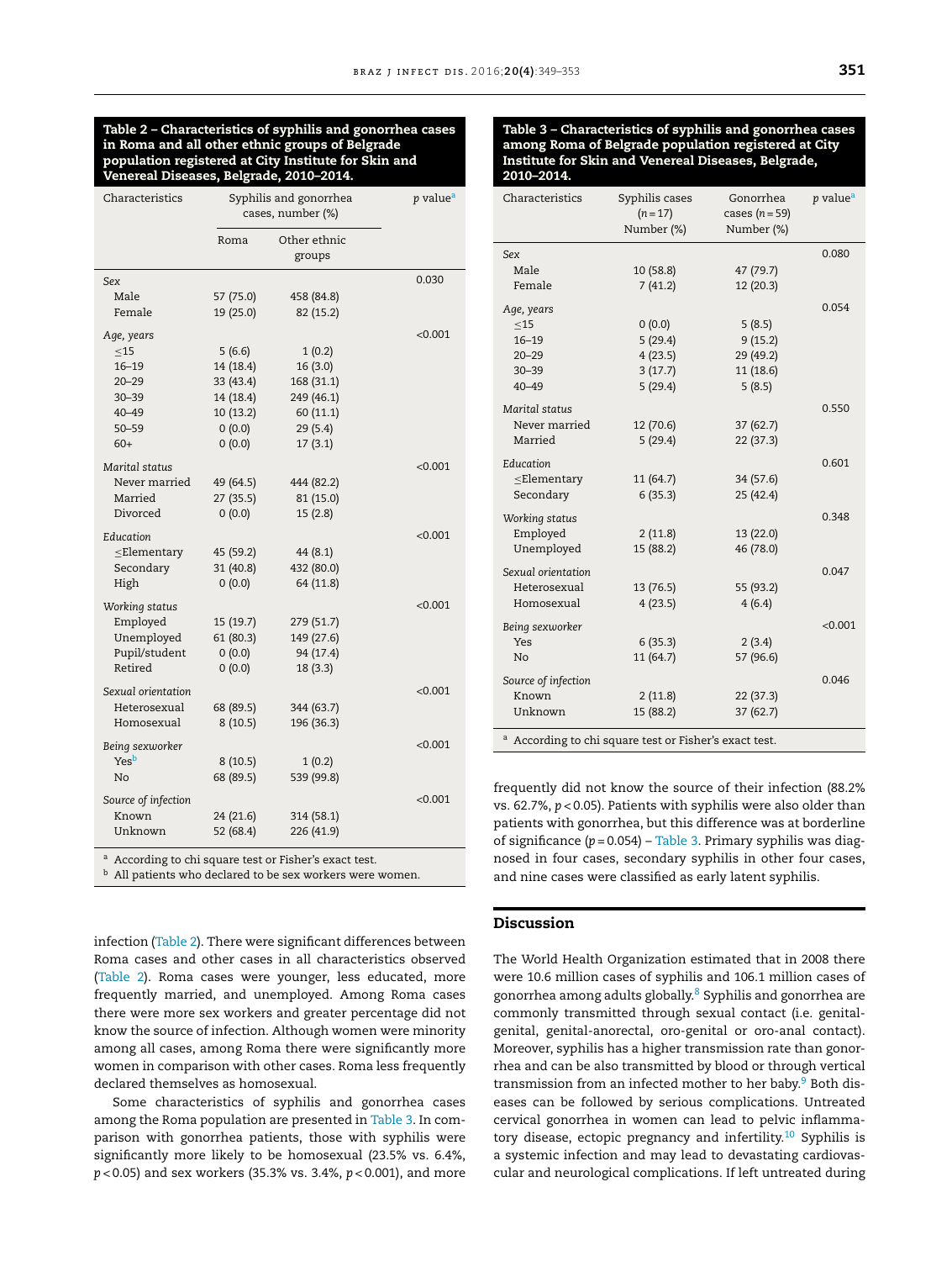pregnancy, syphilis may contribute to stillbirth or preterm labor and cause congenital child infection. $11$  Syphilis may also increase the risk of HIV transmission and acquisition by causing genital ulcers.[12](#page-4-0)

As already mentioned the incidence of syphilis and gonorrhea increased in Belgrade during the period 2010–2014. Both syphilis and gonorrhea were more frequent among Roma compared to the rest of Belgrade population. There is no previous data about the frequency of gonorrhea among the Roma population in Belgrade, but in a study conducted in this city in 2012 among 207 Roma youth aged 15–24 years the preva-lence of syphilis was 1%.<sup>[13](#page-4-0)</sup> According to Gyarmathy et al. the prevalence of syphilis among Roma in Budapest was 2%.[14](#page-4-0) Among 286 Roma tested for sexually transmitted diseases in Sofia, 21.7% had at least one disease; 4.5% had gonorrhea and 3.5% had syphilis.[15](#page-4-0) Other study in Bulgaria revealed that 3.7% of the Roma had gonorrhea and no syphilis was detected.<sup>[16](#page-4-0)</sup> According to the results of a retrospective cohort study in a Roma group performed in Camp de la Bota, Barcelona, the incidence of AIDS was 104 cases per 100,000 person-years of follow-up.[17](#page-4-0)

In the present study the Roma were significantly different from other cases registered in Belgrade in all characteristics observed. They were younger, less educated and more frequently unemployed, which is in agreement with differences between the Roma population and the total population of Serbia. According to data from the 2011 census, the average age of the Serbian population was 42.2 years and that of the Roma population was [2](#page-4-0)7.8 years. $2$  The Roma who lived in towns were even younger because of migration of young Roma to urban settlement. According to same data, 15.1% of the Roma were illiterate and about 80% had incomplete or complete elementary school vs. 2.0% and 32%, respectively, of the whole Serbian population. Unemployment among the Roma was three-fold higher than the total population of Serbia. In eastern European countries the Roma were found to be among the poorest, with very low level of education and with high rate of unemployment.<sup>[15](#page-4-0)</sup> Knezevic stated that the Roma in Belgrade are the ethnic group that is "most vulnerable, segregated, living mostly in slams, showing no interest in improving their social position". $18$  In such a situation it is not surprising that 10.5% of the Roma cases, and only 0.2% of other cases, declared themselves as sex workers, which can partly explain why a significantly greater percentage of Roma cases did not know the source of infection. Roma cases were significantly more likely to be sex workers which can explain the higher presence of women among Roma cases (25%) compared to other cases (15.2%). According to Šipetić et al. Roma sexual workers in Serbia had the first sexual intercourse significantly more often before the age of 14, 38.5% of them never or not always used condom with their commercial sex partners and almost 20% had some STI in the past six months.<sup>[19](#page-4-0)</sup> They had a very poor knowledge about the means of HIV transmission, too.

As it could be expected both Roma and all other syphilis and gonorrhea cases were more frequently men. Gender determines STI risk sexual behavior patterns, with men being the most frequently affected, but not only among Roma cases, at least not in Serbia. Traditionally, men have, more or less, greater sexual freedom compared to women. In the present study we have no data about risky sexual behavior, such as age of the first sexual intercourse, number of sexual partners, frequency of condom use, and so on, which could have helped to better understand the differences. As already stated, a study conducted in Serbia among the Roma youth has shown that risky sexual behaviors, such as early sexual debut, multiple sex partners and lack of consistent condom use were very frequent and they were much higher among young Roma in Serbia than in the general Serbian youth.<sup>[4](#page-4-0)</sup> In the same study HIV-related knowledge was lower among Roma youth. Studies conducted in Bulgaria also reported high-risk sexual behaviors among Roma men. $16,20$  According to their results 59% of Roma men had multiple sex partners, and over 52% of them reported unprotected intercourse with casual or with multiple partners during the last three months. In the study conducted in Budapest 82% of the Roma did not use a condom with their main partner.<sup>[14](#page-4-0)</sup> Our findings that significantly lower percentage of the Roma cases than the other cases declared themselves as homosexual are in line with other studies. Although very few Roma men identified their sexual orientation as homosexual 51.9% and 59% of them reported lifetime same-sex activities.[16,20](#page-4-0) Nearly two-thirds of men who had unprotected anal sex with other men received money or valuables in exchange for sex and the majority of them (94.1%) reported being the insertive partner.<sup>[16](#page-4-0)</sup>

In the present study, in comparison with Roma cases with gonorrhea, Roma patients with syphilis were significantly more likely to be homosexual, sex workers, and more frequently did not know the source of their infection, which is in line with fact that syphilis is more frequently reported among men who have sex with men and sexual workers, worldwide.[8](#page-4-0) Routine testing for syphilis should be encouraged and offered to Roma sex workers and MSM.

The critical feature of our analysis is the accuracy of data. It is reasonable to assume that the incidences of both diseases are underestimated, since there is a possibility that some of the patients do not visit physicians and some physicians do not report all of the cases. The fact that some patients could go to private physicians, which for being expensive may be more affordable by non-Roma patients and thus at least partly explain the overrepresentation of Roma cases at the Institute.

In summary, the present study confirmed the vulnerability of the Roma population to STIs. Syphilis and gonorrhea were much more frequent among the Roma than the rest of the population in Belgrade during the period of 2010–2014. The consequences of the government's efforts to improve the economic status of the Roma population and to hasten their social integration cannot be expected soon. It seems that only the implementation of various models of health education could give good results in STIs prevention relatively quickly. Risk reduction messages targeting the Roma population are more important than ever. In addition, condom distribution and promotion should be an important part of their counseling.

# Conflicts of interest

The authors declare no conflicts of interest.